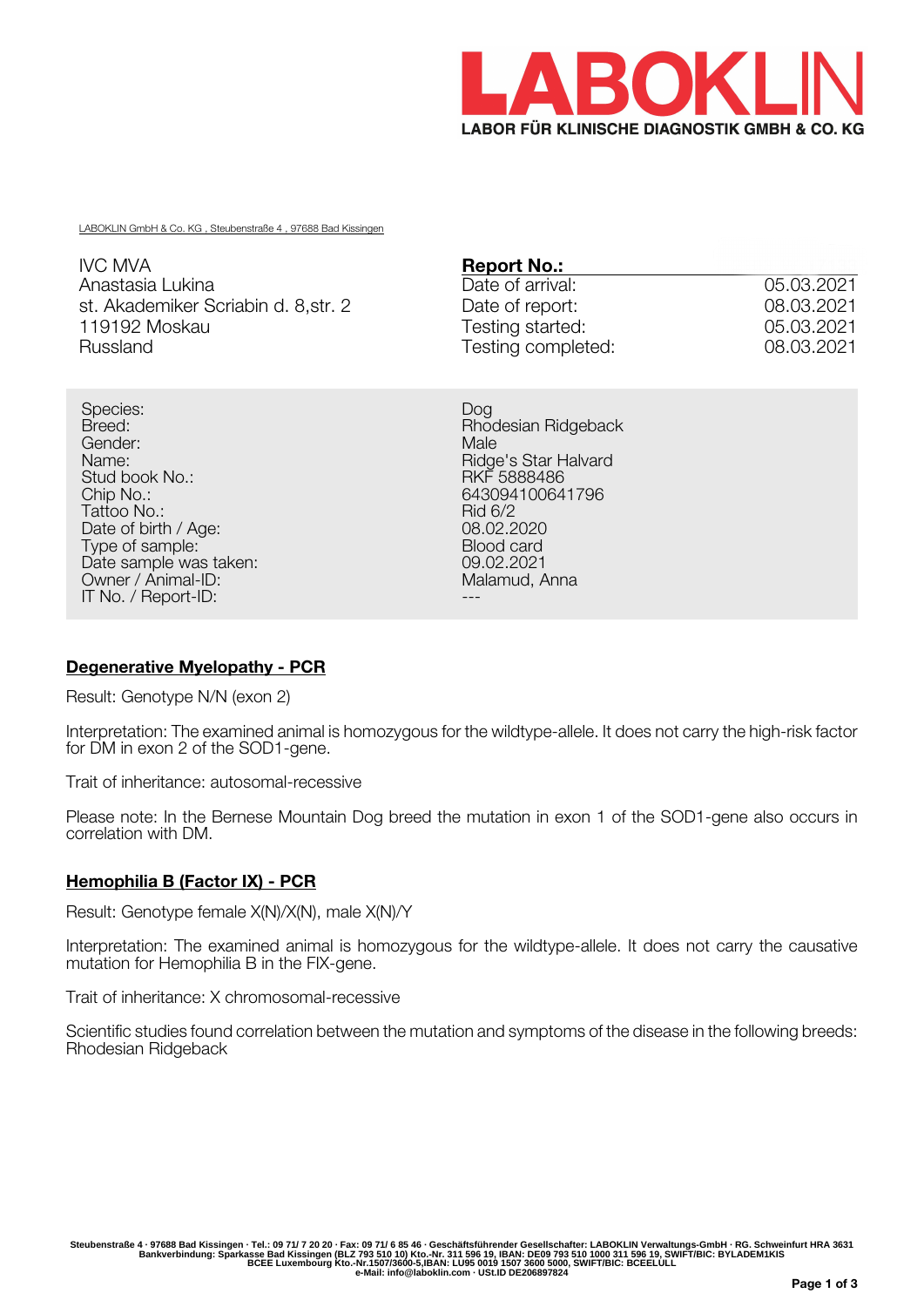

# **Juvenile Myoclonic Epilepsy (JME)**

Result: Genotype N/N

Interpretation: The examined animal is homozygous for the wildtype-allele. It does not carry the causative mutation for JME in the DIRAS1-gene.

Trait of inheritance: autosomal-recessive

Scientific studies found correlation between the mutation and symptoms of the disease in the following breeds: Rhodesian Ridgeback

### **D-locus D1 (dilution)**

Result for d1: Genotype N/N (before D/D)

Interpretation: No d1-allele was found for this sample.

The overall genotype for the D-locus-complex can only be deduced if all known variants on the D-locus (d1, d2 and d3) are analysed. Some of these alleles only exist in specific breeds.

Please note: The nomenclature of the results has been changed due to harmonizing efforts for genetic tests.

#### **B-locus (brown, chocolate, liver(nose))**

This genetic analysis of the B-locus includes the three variants bd, bc and bs described for all breeds so far, as well as the corresponding wildtypes as allele N.

#### **Variant bd**

Result for bd: Genotype N/N (before B/B)

Interpretation: No bd-allele was found for this sample.

## **Variant bc**

Result for bc: Genotype N/N (before B/B)

Interpretation: No bc-allele was found for this sample.

#### **Variant bs**

Result for bs: Genotype N/N (before B/B)

Interpretation: No bs-allele was found for this sample.

When one of the variants is found homozygous, dark pigment (eumelanin) changes in colour accordingly. When several variants of the B-locus are found in heterozygous state, it is not possible to directly determine the influence on the eumelanin.

The overall genotype for the B-locus-complex can only be deduced if all known variants on the B-locus (bd, bc, bs, b4 and be) are analysed. Some of these alleles only exist in specific breeds.

Please note: The nomenclature of the results has been changed due to harmonizing efforts for genetic tests.